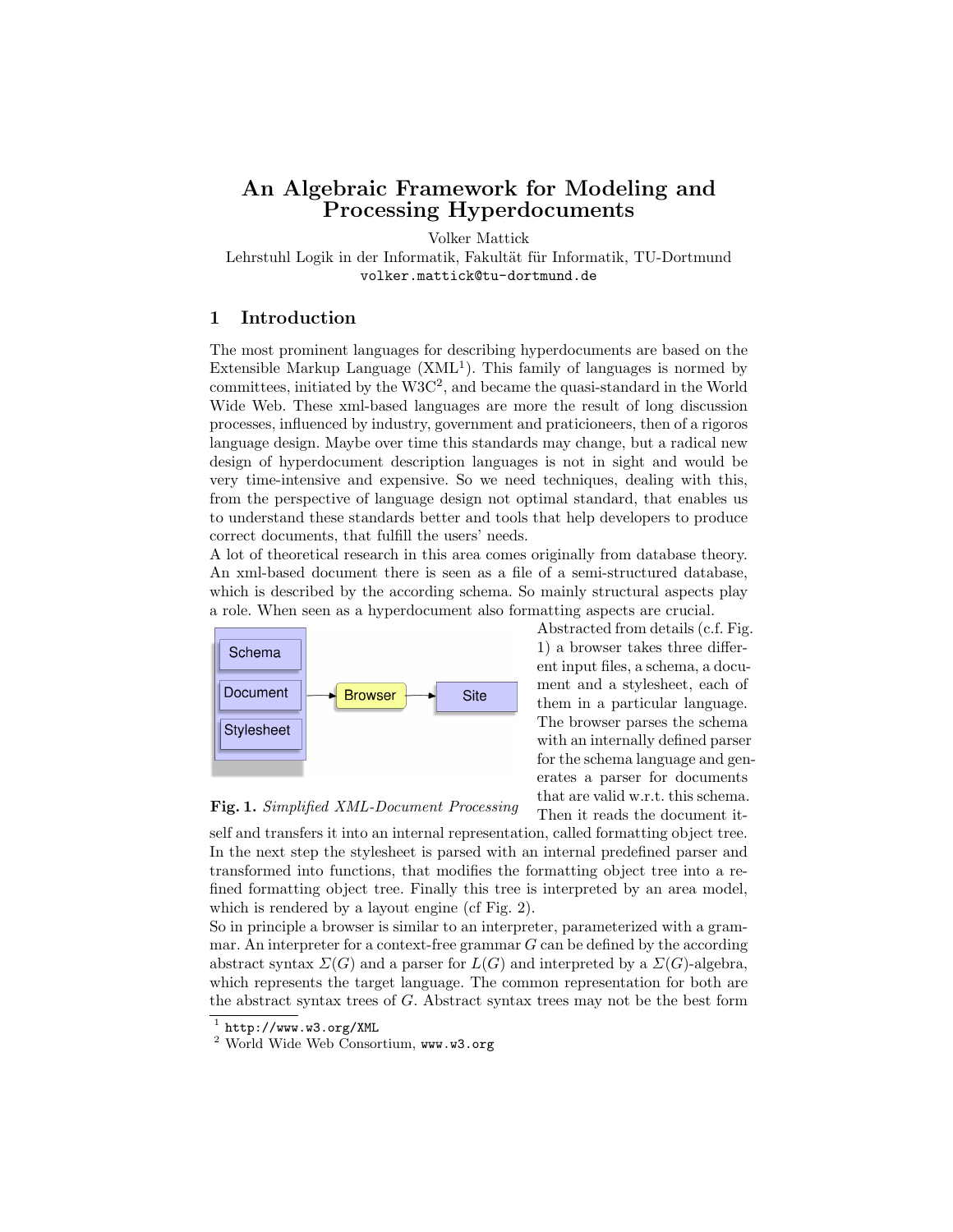

Fig. 2. XSL Formatting

to read for a human beeing, but it is the only unambigous form. So they can be used to represent and store xml-based hyperdocuments unambigously.

#### 2 Preliminaries

A common method to define the concrete syntax of a formal language is via a grammar (c.f. [4]) that generates the language and which is often denoted in (extended) Backus-Naur-Form (BNF). Let now  $L(G)$  be the language generated by the context-free grammar (CFG) G. Then the abstract syntax can be captured by a many-sorted signature  $\Sigma = (S, F)$  (c.f. [2]), which consists of a set S of sorts and a  $S^* \times S$ -sorted set F of function symbols. Instead of  $f \in F_{(e,s)}$ , we write  $f : e \to s \in F$ . If  $e = \epsilon$ , then f is called a *constant*. In detail, if  $G = (N, T, P, S)$  is a CFG, then the signature  $\Sigma(G) = (N, CO)$  with  $CO =$  ${c_p : X_1 \times \ldots \times X_n \longrightarrow X \mid \exists : p = (X \longrightarrow w_1X_1w_2\ldots w_nX_nw_{n+1}) \in P, w_i \in$  $T^*, 1 \leq i \leq n+1, X_j \in N, 1 \leq j \leq n$  is called the abstract syntax of G. A particular word of  $L(G)$  is then represented by an *abstract syntax tree*. Let  $\Sigma(G)$  be the abstract syntax of G, then  $AST_{\Sigma(G)} = \cup_{n \in N} AST_{\Sigma(G)<sub>n</sub>}$ , where for all  $e \in N^*, s \in N, f : e \longrightarrow s \in \Sigma(G)$  and  $t \in AST_{\Sigma(G)_e}$  there holds  $f(t) \in AST_{\Sigma(G)_s}$ , is the set of all abstract syntax trees of G.

Each abstract syntax  $\Sigma$  can be assigned a semantic via a  $\Sigma\text{-}structure$ , a tuple  $(A, OP)$ , where  $\forall : s \in N$  there exists exactly one non-empty  $A_s \in A$ ,  $\forall$  :  $(co : s) \in CO$  there exists exactly one element  $co^A \in A_s$  and  $\forall$  : (co :  $(e \rightarrow s) \in CO$  there exists exactly one function  $co^A: A_e \to A_s \in OP$ . Where possible without confusion, it is abbreviated as A. Mathematically, this structure is a  $\Sigma$ -algebra. One canon-



Fig. 3. Concrete and abstract syntax ical algebra that exists for each  $\Sigma$  is the  $\Sigma$ -ground-term algebra, where each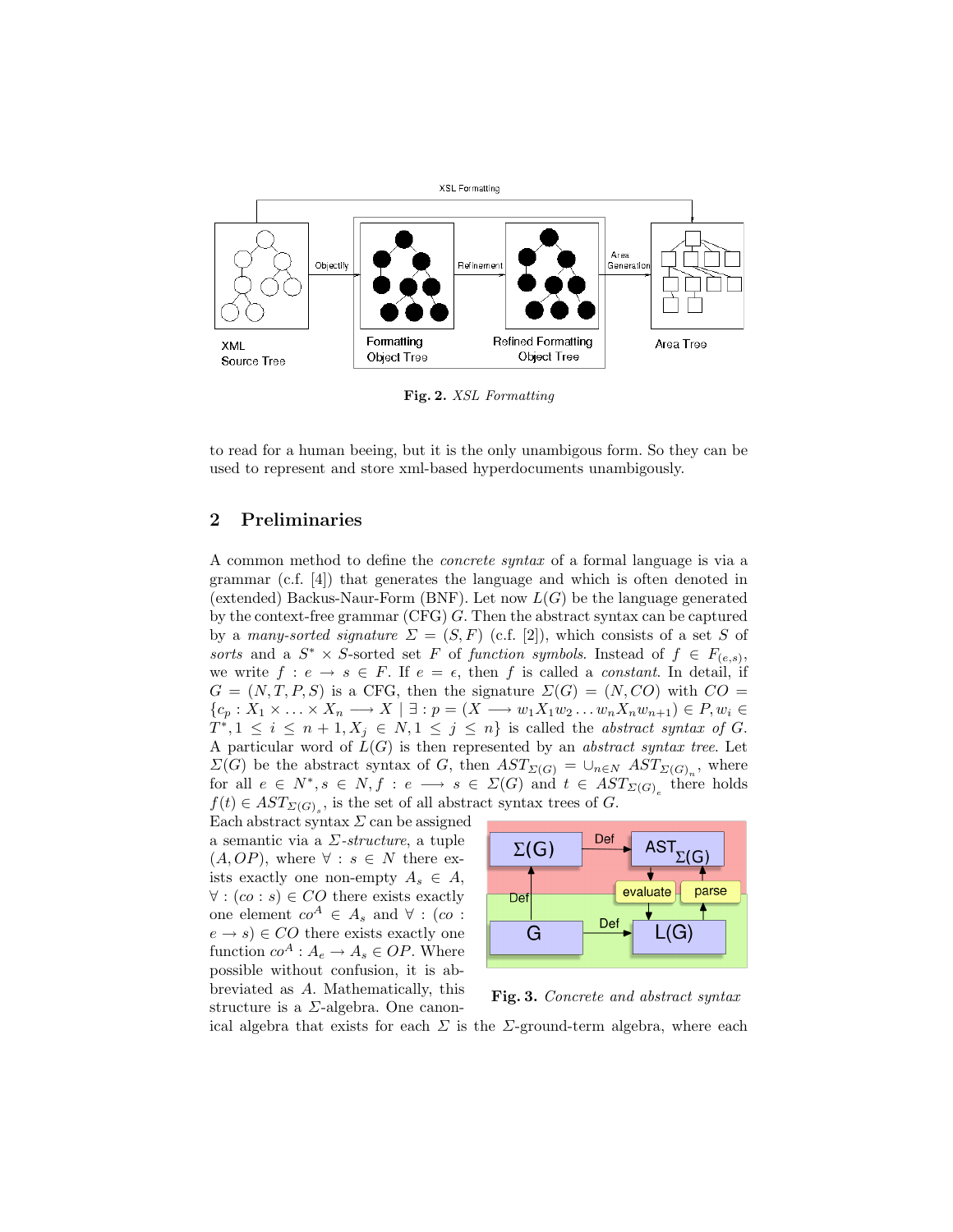constructor is interpreted symbolically. It can be shown that this is  $AST_{\Sigma}$  and it is initial in the class of all  $\Sigma$ -algebras. This means there exists an N-sorted  $\Sigma$ -homomorphism  $eval^A:AST_\Sigma \to A$  for each  $\Sigma$ -algebra A. An s-sorted mapping h between  $\Sigma$ -structures A and B is called a  $\Sigma$ -homomorphism, if for all function symbols  $f: w \longrightarrow s \in \Sigma$  there holds  $h_s \circ f^A = f^B \circ h_w$ . So each other semantic of the abstract syntax can be defined with a morphism from  $AST_{\Sigma}$ , called *evaluator*. If  $AST_{\Sigma(G)}$  are the abstract syntax trees for a context-free grammar  $G$ , it can be shown that  $L(G)$  is just one of these non-initial semantics of  $\Sigma(G)$ . Now for all  $X \in N$ , let  $L(G)_X$  denote the subset of  $L(G)$  that only contains sentences that are reachable from X, and  $L(G) = \bigcup_{X \in N} L(G)_X$ . So  $L(G)$  is an N-sorted set that can be extended into a  $\Sigma(G)$ -algebra. To do that, define for each  $c_p \in \Sigma(G)$ ,  $c_p^{L(G)}$  :  $L(G)_{X_1} \times \ldots \times L(G)_{X_n} \longrightarrow L(G)_X$ as  $c_p^{L(G)}(X_1[w_1/X_1], \ldots, X_n[w_n/X_n]) =_{def} X_1 \ldots X_n[w_1/X_1 \ldots w_n/X_n]$ . Evaluator and parser are dual. A parser is a morphism between the two  $\Sigma(G)$ structures $L(G)$  and  $AST_{\Sigma(G)}$ . But obviously there is no unique evaluator from  $AST_{\Sigma(G)}$  to  $L(G)$ , whereas the parser is unambigous.

A more interesting feature is, that each semantic can be defined by a morphism and so a compiler in a target language can also be defined via a morphism or by defining an  $\Sigma(G)$ -structure and then showing that a morphism exists between  $AST_{\Sigma(G)}$  and the new defined structure. So we have the possibility to give one abstract syntax tree different interpretations by only changing the  $\Sigma(G)$ -structure.

### 3 Algebraic Framework

An xml-based hyperdocument consists, beyond its name and some technical information, of three parts: the *schema*, the *stylesheet* and the structural *document* description. Each of this parts is in general described by a different language.

Schema: The schema  $S$  is the generating device for the language of the hyperdocument, similar to a CFG G is a generating device for a context-free language  $L(G)$ . Schemas generate only special cases of context-free languages, namely regular tree languages (c.f. [6], [5]), a subclass for which easily can be defined a balanced version (c.f. [1]). This balanced version is called markup language and denoted by  $ML(S)$ . Regular tree grammars conists only of guarded rules, which makes the abstraction quite easy, because we have a canonical name for each constructor. So in principle each markup language could be also defined by a CFG. The problem is, that a schema not only contains information, that can be captured by a CFG, e.g. in a schema can be defined how often an element can occur. For simple special cases that it occurs zero or one times, exact once or infinitly often we can find a context-free represenation, but characterizing a range in between is not possible, at least not with reasonable work. Also the fact, that an attribute is required and even more that it has a default value, can not captured by a CFG. So simply converting a schema into a CFG and then building a parser and interpreter for it will not work. In practice the schema is usually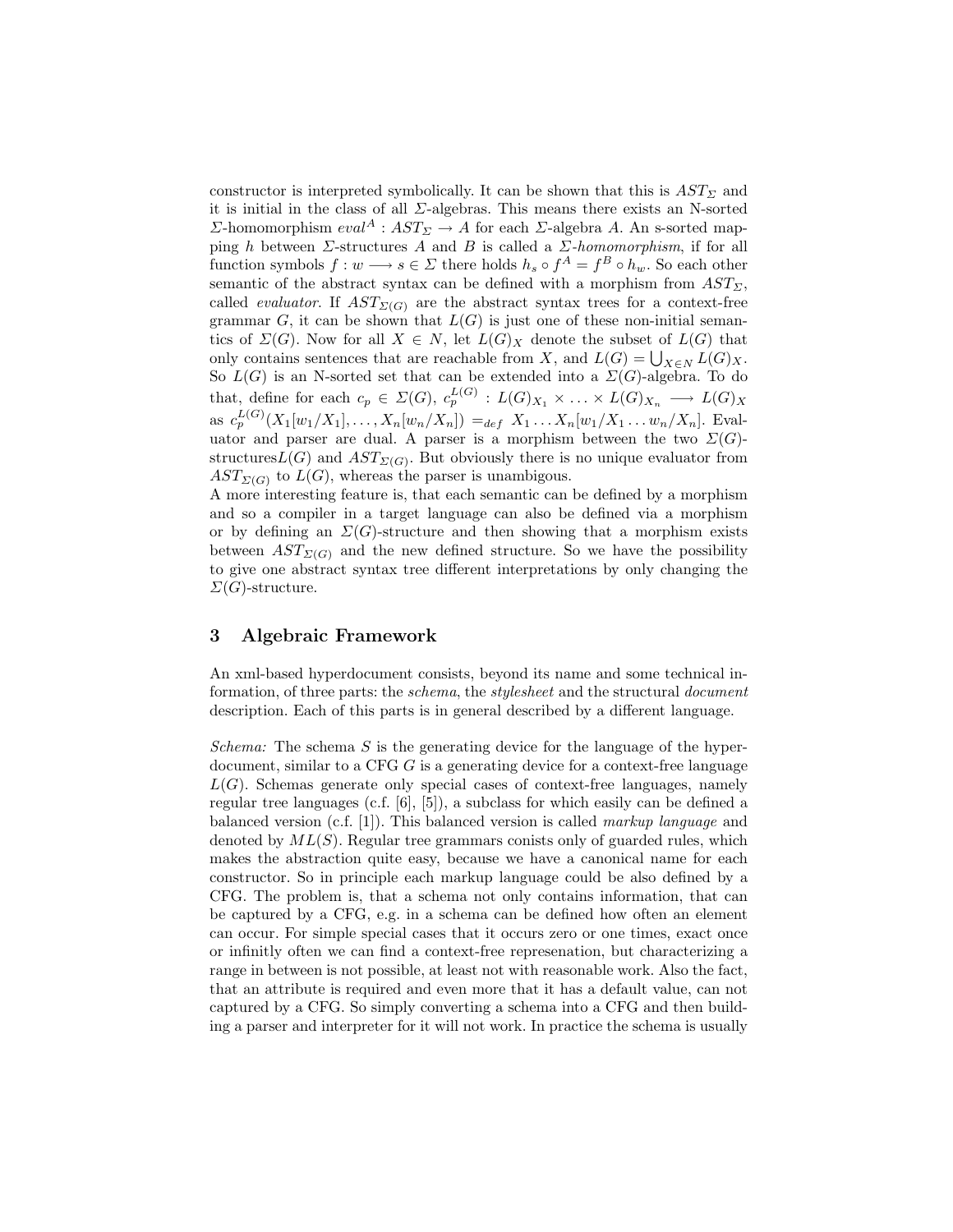described by a Document Type Definition (DTD), an XML-Schema (c.f. [9]) or a RelaxNG-pattern (c.f. [7]). All these languages can be described by CFGs and so they also have an abstract syntax. So, the solution is to construct the abstract syntax for the schema language and build a schema parser. The abstract syntax then can be interpreted by three different  $\Sigma(S)$ -algebras. The first one is the  $ML(S)$ -algebra, which interprets  $AST_{\Sigma(S)}$  as the concrete markup language for the author of a document. The second one is the  $\Sigma(ML(S))$ -algebra, which interprets the schema as the abstract syntax for the markup language. The third one is the document parser algebra, which interprets  $AST_{\Sigma(S)}$  as a parser for documents in markup language, including all the constraints that cannot expressed by the language itself. The parser must not only reject non well-formed documents, but also documents, which not fulfill the additional constraints given by the schema.

Stylesheet: The stylesheet is the formatter for a hyperdocument. It defines pathexpressions to locate a particular place in the document tree and actions, which modify the selected part of the tree. A *document tree* is an unranked, siblingordered, labeled tree with has two different kinds of leaves, called content nodes and attribute nodes. This document trees are not the abstract syntax trees, but another interpretation of  $AST_{\Sigma(ML(S))}$ . In practice a stylesheet is usually described by CSS  $(c.f. [8])$  or  $XSLT<sup>3</sup>$ , both context free languages, which can be captured by an abstract syntax. CSS stylesheets can only modify values of attributes of the document tree, but not the document tree itself. XSLT is a tree-transformation language that can change also the structure of the tree. For both languages a parser can be constructed that reads the concrete word of the stylesheet language  $L(Style)$  into an abstract syntax tree of  $AST_{L(Style)}$ . So when a hyperdocument is represented by an element  $doc \in AST_{\Sigma(ML(S))}$ ,

Document: The document is described by a word of the markup language  $ML(S)$  and transformed via the parser algebra into an abstract syntax tree  $AST_{\Sigma(ML(S))}$ . The resulting abstract syntax tree is not necessarily complete in the sense, that all attributes occur and have values and not minimal in the sense that attributes can occur more then once. Moreover this AST is not formatted, because the stylesheet is not yet applied. In practice most hyperdocuments are described by (X)HTML or sublanguages of that.

then a stylesheet must be interpreted by paths on doc and the action by tree-

The interpretation of a  $doc \in AST_{\Sigma(MLS)}$  must have default interpretations for missing attribute values, which may be influenced by information in the schema, e.g. given default values. If an attribute occur more then once the interpretation must always interpret only the last occurence.

*Browser:* The browser (c.f. Fig. 4) starts with parsing the schema  $s \in S$ , where S is the schema language, with an internal parser into an abstract syntax tree

transformations at the located place.

 $3$  http://www.w3.org/TR/xslt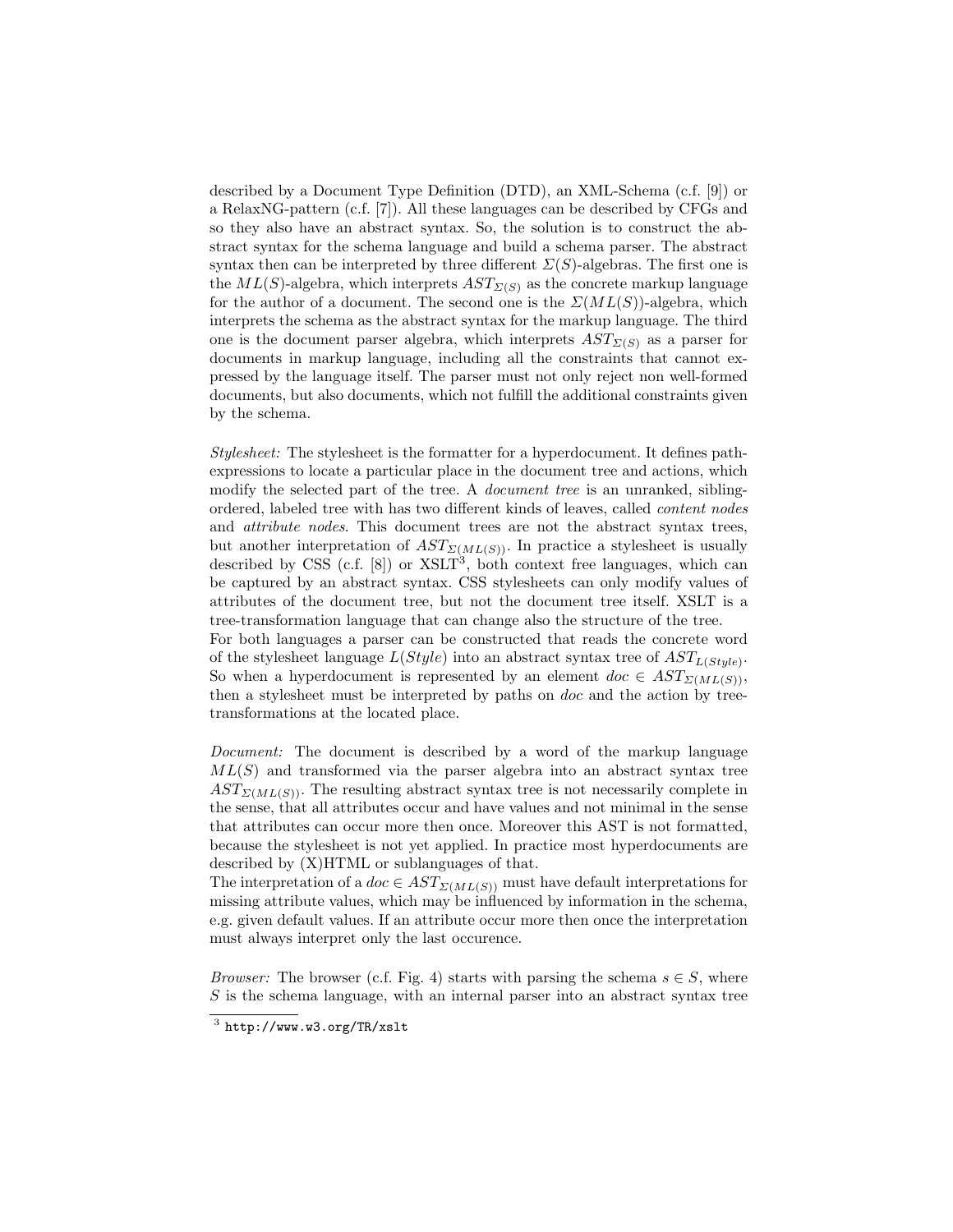

Fig. 4. Complete Browser

schema  $\in AST_S$ . In fact the abstract syntax trees here are not relevant, we are only interested in the signature  $\Sigma(S)$  and in three special algebras. Firstly the markup language algebra, which interprets the signature as the according balanced regular tree language. Secondly the algebra, which interprets the signature as the abstract syntax. Thirdly the algebra, which interprets the signature as a validating parser for the markup language. The first one is needed for the author of the document, the second and third one is needed for the browser. All three algebras can be generated automatically, because they are constructed always by the same mechanisms. Then the document  $d \in ML(S)$  itself is parsed by the parser algebra into  $doc \in AST_{\Sigma(ML(S))}$ . In this case we need the abstract syntax tree, because the parsed tree is not interpreted directly. Before we can add a semantic, we must parse the stylesheets. Here again the abstract syntax trees play no role, because we are only interested in one particular interpretation of the signature, namely that one, which interprets a stylesheet by a function on  $AST_{\Sigma(ML(S))}$ . Then the abstract syntax tree of the document is modified by the functions resulting from the stylesheet. This modified tree is then interpreted by a document algebra, we call site for short. For each document there can be different such algebras, depending on e.g. the later output media, the used layout engines or the reader's needs. Most browsers nowadays are graphical browsers, so the document itself is usually interpreted in a graphical way. But different browsers have slightly different interpretations, which leads to different output. For some special purposes, we need textual interpretation.

Editor: Usually hypertext editors work the way, that the author direct edits the markup language representation of the document. For pure textual editors this is not problematic, but for graphical editors it leads to vast problems, well known from WYSIWYG approaches. When a graphically designed document is directly stored in the markup language it is not necessarily interpreted the same way by another editor or browser (c.f. Fig. 5). For one graphical representation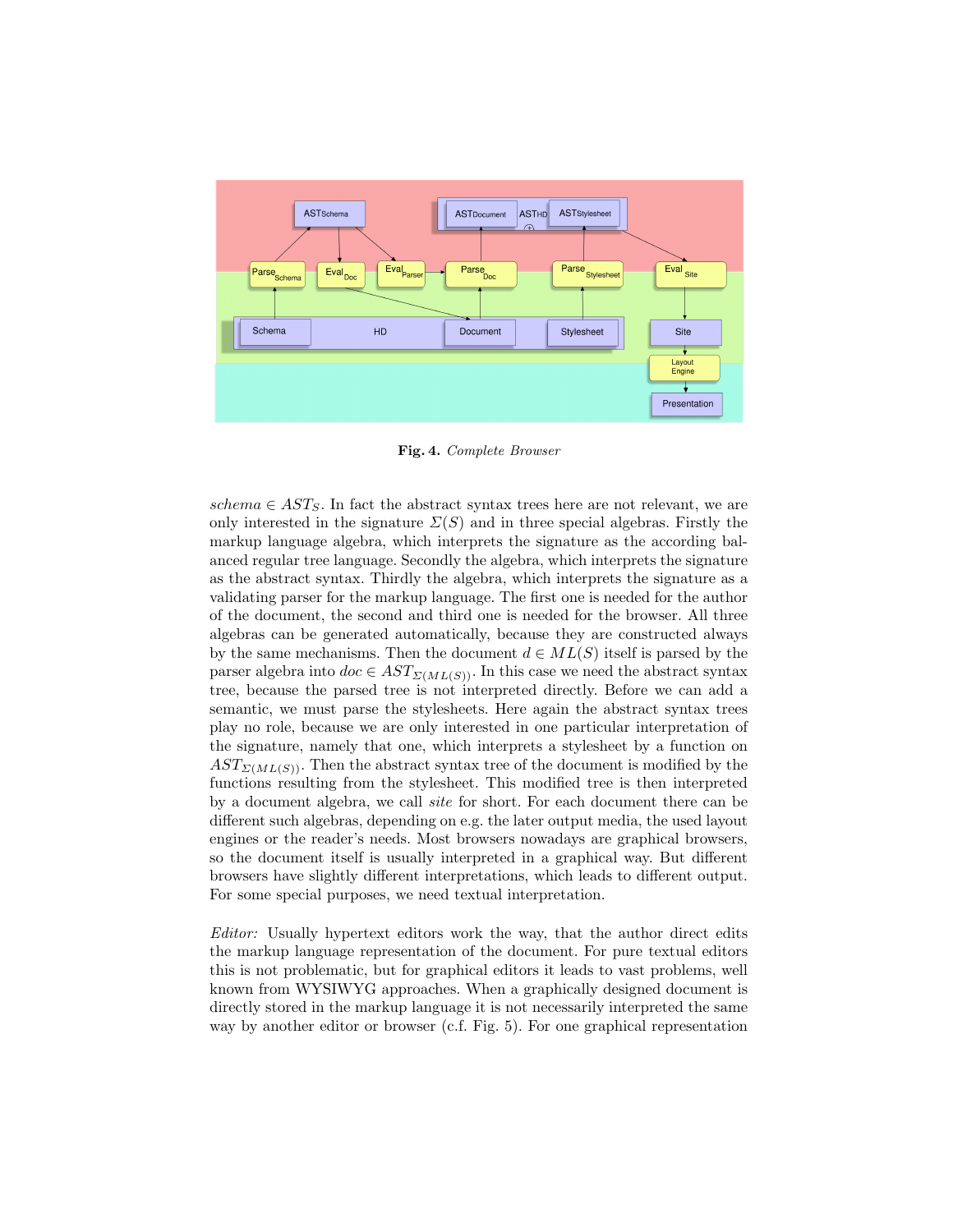

Fig. 5. Editor

it can exists more then one textual representation in a particular interpretation. In a even slightly different interpretation this may not be the same. If it is stored by the abstract syntax tree this problem is reduced. If the  $\mathcal{Z}(ML(S))$ -algebra is also stored this is unambigous.

Adaptable Hyperdocuments: Adaptable hyperdocuments (c.f. [3]) can be characterized by abstract syntax trees with variables. Usually abstract syntax trees are always ground terms, meaning terms without variables. If the interpretation of  $AST_{\Sigma(ML(S))}$  is known, an abstract syntax tree with variables denotes a subset of  $AST_{\Sigma(ML(S))}$ . The second thing we have to know is a user profile, describing in terms of the  $\mathcal{Z}(ML(S))$ -algebra, which elements this algebra are allowed. Now the adaptable hypertext system must search for an assignment of the variables, so that the interpretion of the according variable-free abstraxt syntax tree fits the constraints of the algebra. It might be necessary that the original markup language  $ML(S)$  must be enriched with new syntactical constructs for representing hyperdocuments with variabels, so called semi-documents.

#### 4 Implementation

Here it is only given a short example using the GPS Exchange Format for exchanging geodata. This is not a typical markup language for hyperdocuments, but it has a comparatively short and understandable schema definition<sup>4</sup> and nearly all features can be demonstrated with this language too. The implementaion examples are coded with Haskell<sup>5</sup>

All elements and types of the schema are represented in the abstract syntax as constructors. The attributes, which belongs to a complex type are represented as constructors of the according attribute sort. Constraints like minOccurs or

<sup>4</sup> http://www.topografix.com/gpx/1/1/gpx.xsd

 $^5$  http://www.haskell.org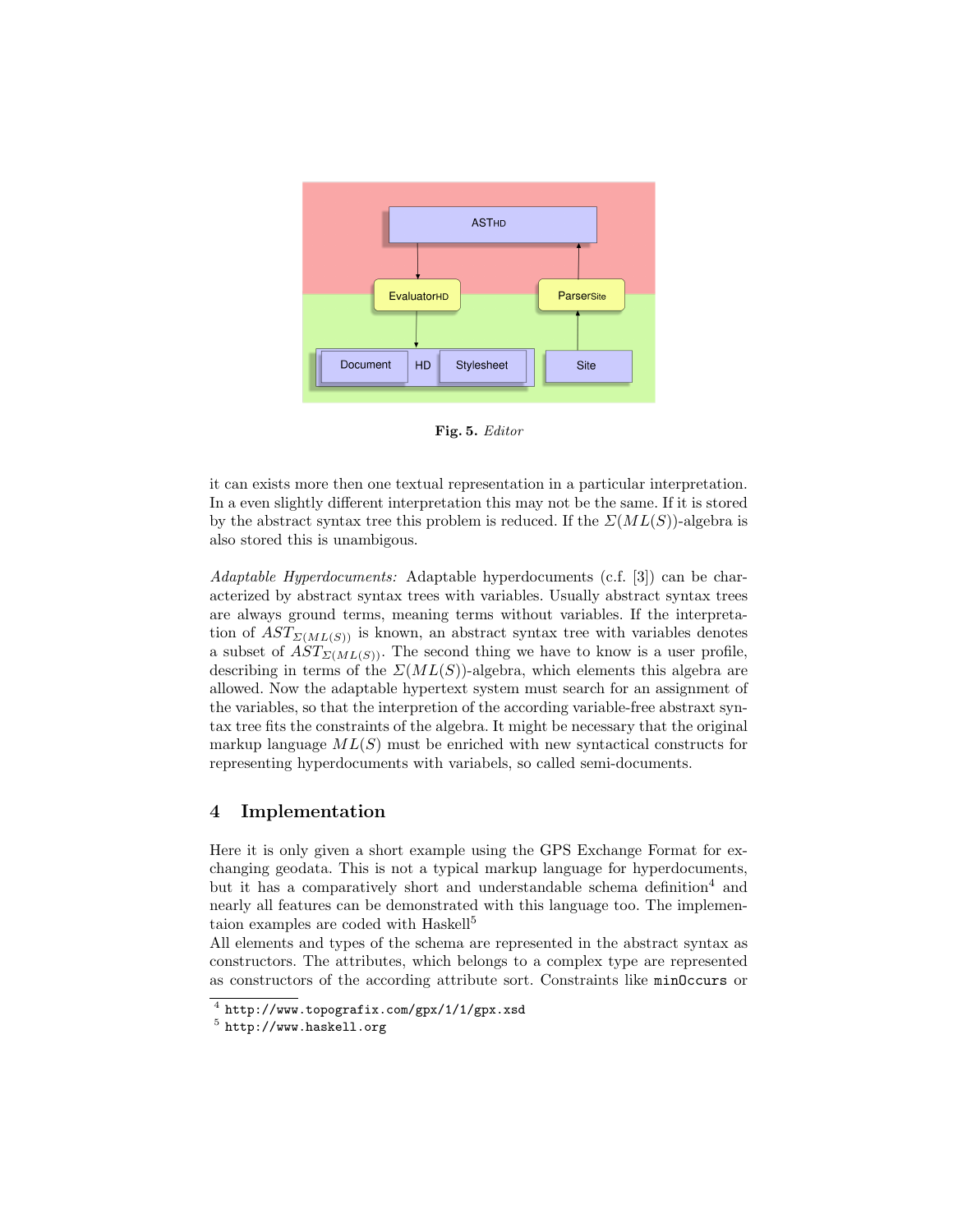maxOccurs have default value 1, so it means e.g. that metadata should be appear either exact one time or not at all. Basic types like xsd:string are assumed to have a predifined interpretation.

This following complex type from the schema  $S$ ,

```
<xsd:element name="gpx" type="gpxType"/>}
<xsd:complexType name="gpxType">
<xsd:sequence>
<xsd:element name="metadata" type="metadataType" minOccurs="0"/>
<xsd:element name="wpt" type="wptType"
            minOccurs="0" maxOccurs="unbounded"/>
<xsd:element name="rte" type="rteType"
            minOccurs="0" maxOccurs="unbounded"/>
<xsd:element name="trk" type="trkType"
            minOccurs="0" maxOccurs="unbounded"/>
</xsd:sequence>
<xsd:attribute name="version" type="xsd:string"
               use="required" fixed="MiniGPX"/>
<xsd:attribute name="creator" type="xsd:string" use="required"/>
</xsd:complexType>
```
then can be represented by a signature  $\Sigma(S) = (N, OP)$ :

```
OP = \{ root:: gpxType_av \times gpxType \rightarrow gpx
          gpxType:: metadataAlt \times wptList \times rteList \times trkList \rightarrow gpxType
          gpx MiniGPX :: \rightarrow gpxType_av
          gpx creator :: xsd:string → gpxType av
          \therefore: :: gpxType_av \times gpxType_avList \rightarrow gpxType_avList
          [] :: \rightarrow gpxType_avList
          . . .
```
This can be implemented straightforward in Haskell the following way:

```
data GpxSIG gpx gpxType gpxType_av ... =
     GpxSIG {root_mt :: [gpxType_av] -> gpx,
            root_ :: [gpxType_av] -> gpxType -& gpx,
             gpxType :: (Maybe metadata) -> [wpt] -> [rte] -> [trk] -> gpxType,
             gpx_MiniGPX :: gpxType_av,
             gpx_creator :: XSD_string -> gpxType_av, ...}
```
The algebra, which interprets a document as an abstract syntax tree of  $AST_{\Sigma(ML(S))}$ looks like this in the Haskell implementation:

```
gpxALG :: GpxSIG Gpx GpxType GpxType_av ...
gpxALG = GpxSIG Root_Mt Root_ GpxType_ Gpx_MiniGPX Gpx_creator ...
```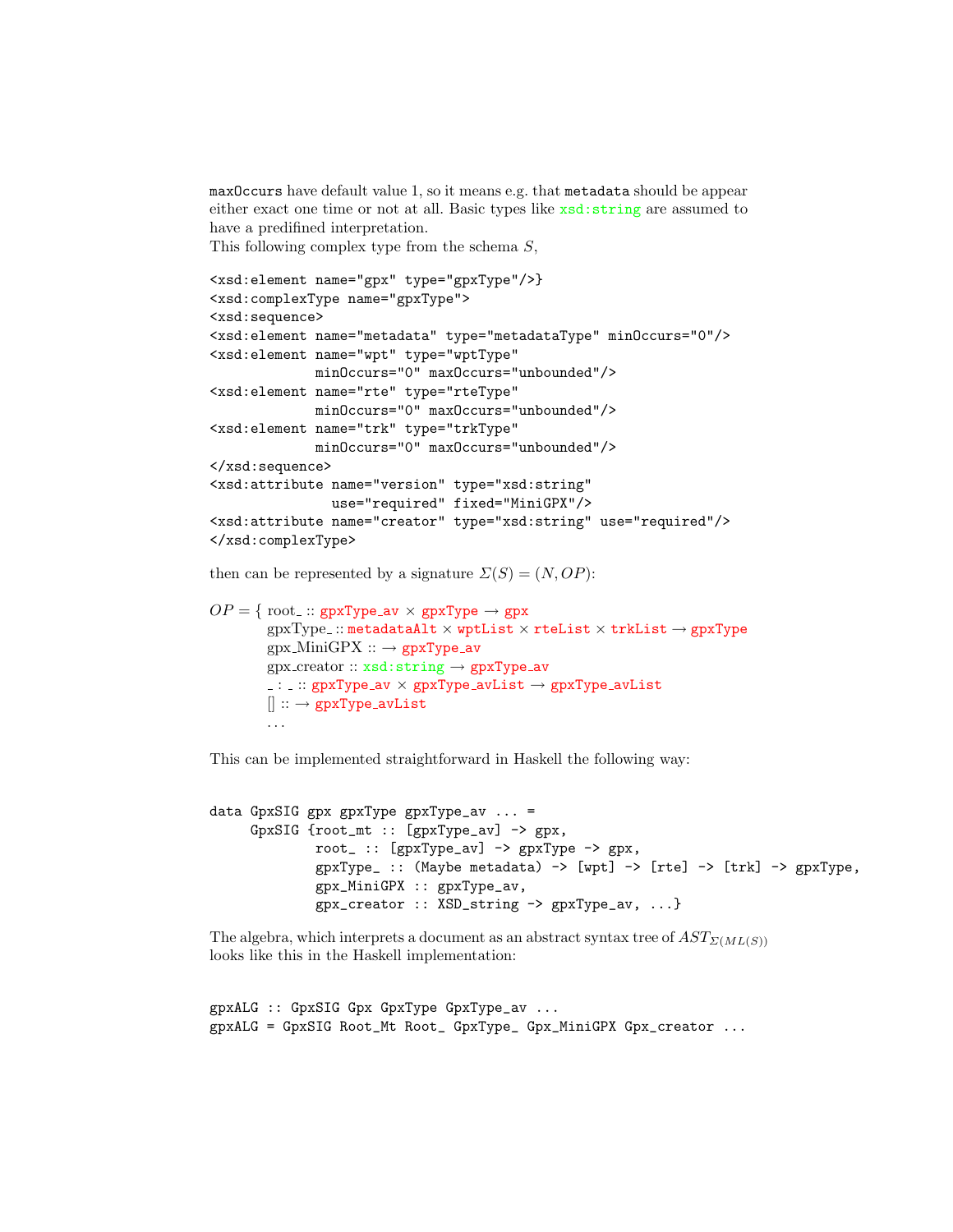```
data Gpx = Root_Mt [GpxType_av] | Root_ [GpxType_av] GpxType
data GpxType = GpxType_' (Maybe Metadata') [Wpt] [Rte] [Trk]
data GpxType_av = Gpx_MiniGPX | Gpx_creator XSD_string
```
And a second algebra, which interprets a document as a object of the Scalable Vector Graphics  $(SVG<sup>6</sup>)$  can look like this:

```
svgALG = GpxSIG gpx_ gpxType_ gpxType_av_ metadata_ metadataType_ wpt_ wptType_
                rte_ rteType_ trk_ trkType_ ... =
         where root_mt = "<svg />'root_ avlist gpxType = "<svg xmlns=\"http://www.w3.org/2000/svg\"
                     xmlns:svg=\"http://www.w3.org/2000/svg\"
                     xmlns:xlink=\"http://www.w3.org/1999/xlink\">"
                     ++ gpxType ++ "</svg>"
               gpxType_ metadata wpt rte trk = "<g>" ++ (conc wpt)
                        ++ (conc rte) ++ (conc trk) ++ "</g>"
               gpx_MiniGPX = "MiniGPX"
               gpx\_creation c = c
```
Then a monadic parser not only parses the document, but also transforms it directly into a given interpretation.

```
parseGpx :: GpxSIG gpx gpxType gpxType_av metadata metadataType wpt
    wptType wptType_av rte rteType trk trkType name time
    bounds boundsType_av ele sym number rtept trkseg trksegType trkpt
    -> MParser Char gpx
parseGpx alg = do result <- (parseE 'parM' parseC); return result
        where parseE = do avlist <- (opencloseAV "gpx" (parseGpxType_av alg));
                          return (root_mt alg avlist)
              parseC = do avlist <- (openAV "gpx" (parseGpxType_av alg))
                          content <- (parseGpxType alg)
                          close "gpx"
                          return (root_ alg avlist content)
parseGpxType :: ... -> MParser Char gpxType
parseGpxType alg = do result1 <- qmM' (parseMetadata alg)
                      result2 <- starM (parseWpt alg)
                     result3 <- starM (parseRte alg)
                      result4 <- starM (parseTrk alg)
                      return (gpxType_ alg result1 result2 result3 result4)
parseGpxType_av :: ... -> MParser Char gpxType_av
```

```
^6 http://www.w3.org/Graphics/SVG/
```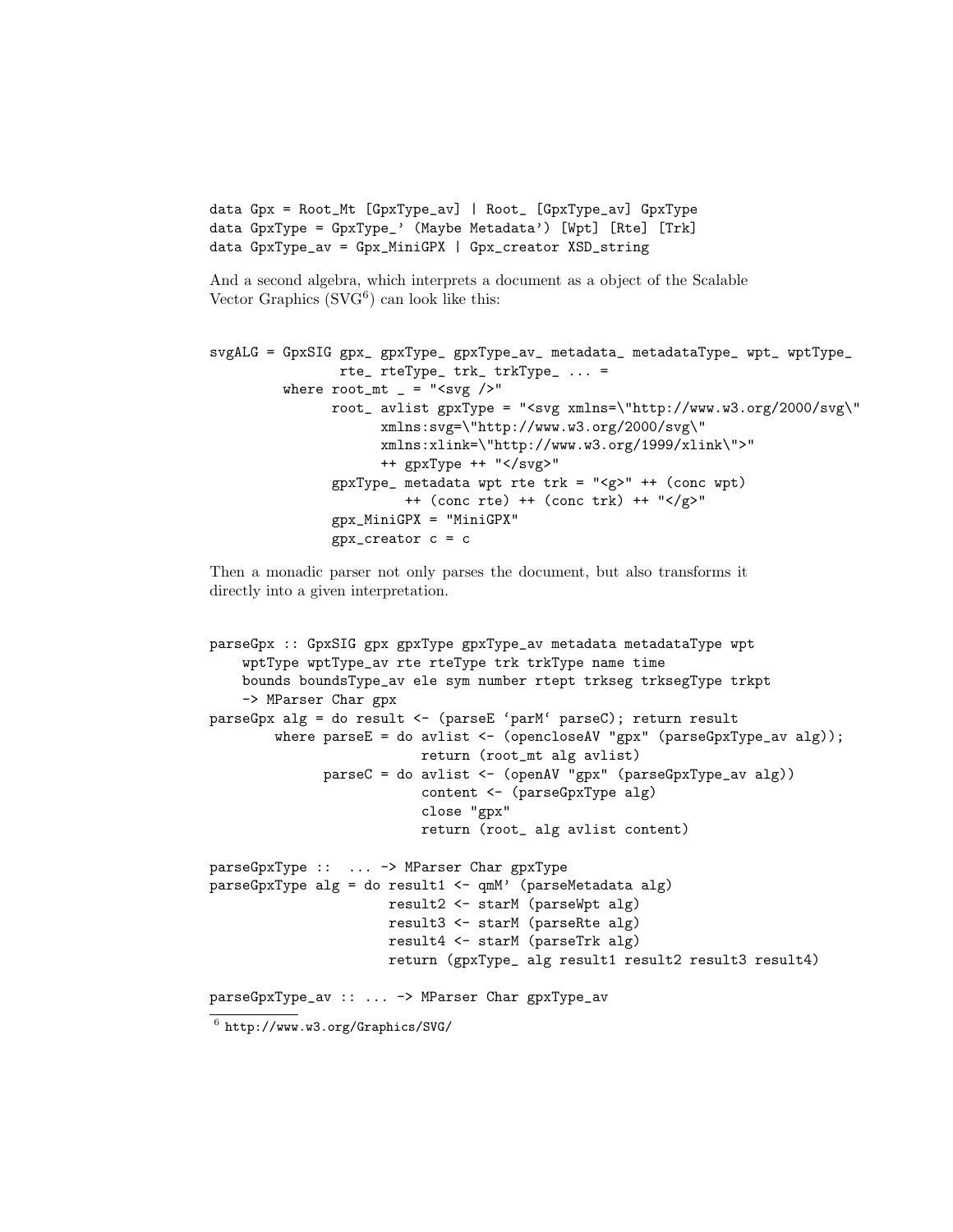```
parseGpxType_av alg = parL [parseGpx_MiniGPX alg, parseGpx_creator alg]
     where parseGpx_MiniGPX alg = do isTag "version"
                                     isChar '='
                                     result <- parseDQ
                                     return (gpx_MiniGPX alg)
           parseGpx_creator alg = do isTag "creator"
                                     isChar '='result <- parseDQ
                                     return (gpx_creator alg result)
```
If parseGPX is called with gpxALG and applied on a document from  $L(ML(S)),$ 

```
<gpx version="MiniGPX" creator="JOSM GPX export">
  <metadata>
    <bounds minlat="51.4813624" minlon="7.385542"
            maxlat="51.5019492" maxlon="7.4255655"/>
  </metadata>
  <trk>
    <name>H-Bahn</name>
    <trkseg>
      <trkpt lat="51.4921644" lon="7.4166625">
        <time>2008-03-28T17:02:06Z</time>
      </trkpt>
      <trkpt lat="51.4922462" lon="7.4167966">
        <time>2008-03-31T22:29:55Z</time>
      </trkpt>
      <trkpt lat="51.492271" lon="7.4168691">
        <time>2008-11-27T12:47:33Z</time>
      </trkpt>
    </trkseg>
  </trk>
</gpx>
then the result is an abstract syntax tree from AST_{\Sigma(ML(S))}.
Root_ [Gpx_MiniGPX,Gpx_creator "JOSM GPX export"]
  (GpxType_
    (Just (Metadata_ (MetadataType_
```

```
Nothing
  Nothing
   (Just (Bounds_mt [Bounds_minlat 51.48136,Bounds_minlon 7.385542,
                     Bounds_maxlat 51.50195,Bounds_maxlon 7.4255657])))))
[\lceil]
[Trk_ (TrkType_ (Just (Name_ "H-Bahn"))
  [Trkseg_ (TrksegType_ [
  Trkpt_ [WptType_lat 51.492165,WptType_lon 7.4166627]
```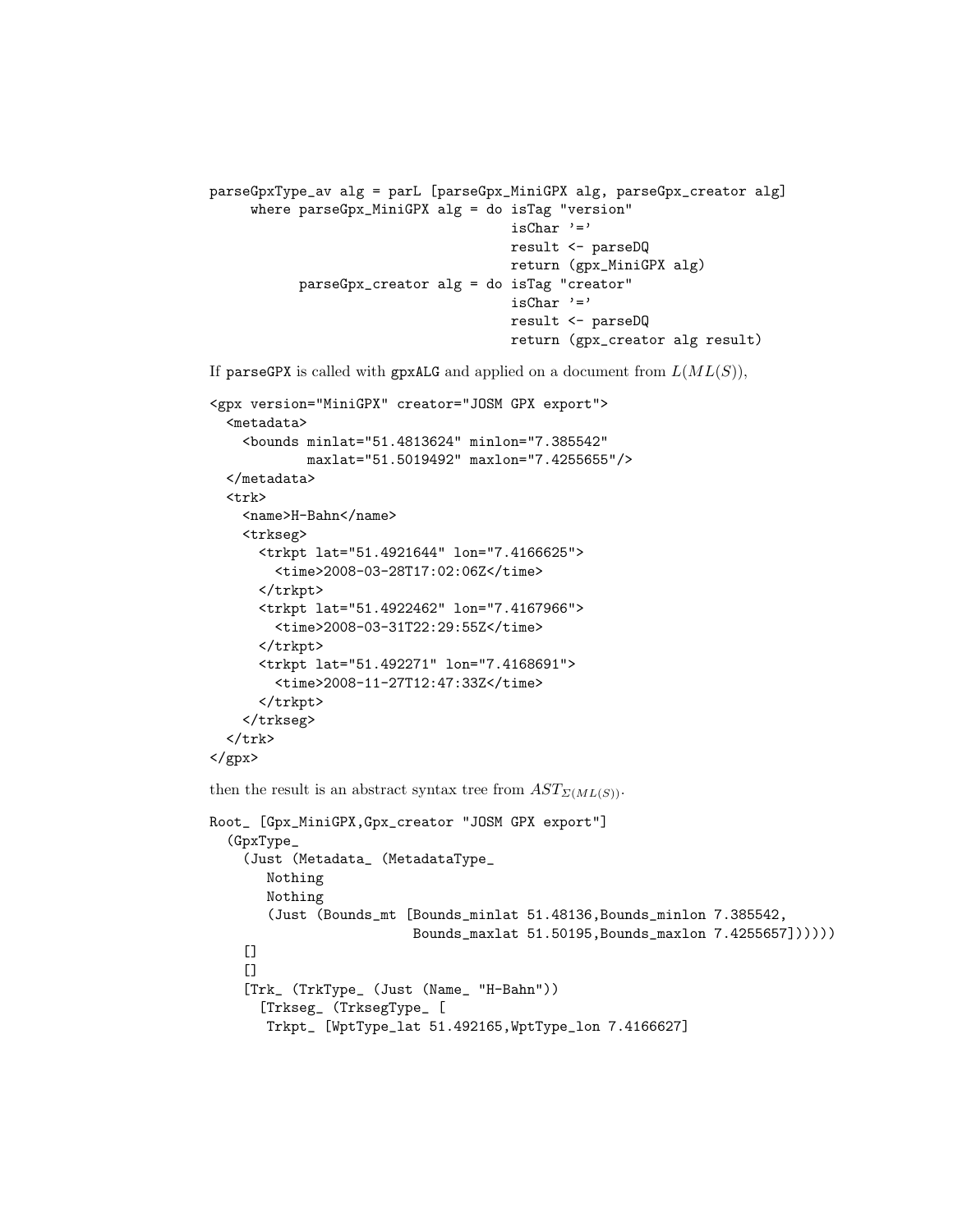```
(WptType_ Nothing (Just (Time_ "2008-03-28T17:02:06Z")) Nothing Nothing),
Trkpt_ [WptType_lat 51.492245,WptType_lon 7.4167967]
   (WptType_ Nothing (Just (Time_ "2008-03-31T22:29:55Z")) Nothing Nothing),
Trkpt_ [WptType_lat 51.49227,WptType_lon 7.416869]
   (WptType_ Nothing (Just (Time_ "2008-11-27T12:47:33Z")) Nothing Nothing)])])]))
```
If it is called with svgALG, the the result is a SVG-term:

```
<svg>
 <g>
  <line fill="none" stroke="#000000" stroke-width="2" x1="51.492165"
   x2="51.492245" y1="7.4166627" y2="7.4167967"/>
  <line fill="none" stroke="#000000" stroke-width="2" x1="51.492245"
   x2="51.49227" y1="7.4167967" y2="7.416869"/>
\langle/g>
\langlesvg>
```
## 5 Conclusion

The presented algebraic approach gives a precise and clear model to understand xml-based hyperdocuments and hyperdocument processing. It shows new techniques for developing and implementing browsers and editors, as both can be seen as constructing compilers. Known techniques and results from this area can be adapted. The abstract syntax trees can be used to store xml-based hyperdocuments unambiguously, a great advantage to document trees. For the core topics a Haskell implementation shows the usability of the model.

## References

- 1. Jean Berstel and Luc Boasson. XML Grammars. In Mathematical Foundations of Computer Science, pages 182–191, 2000. http://www-igm.univ-mlv.fr/~berstel/ Articles/XMLgrammars.ps.
- 2. Manfred Broy, Martin Wirsing, and Peter Pepper. On the Algebraic Definition of Programming Languages. ACM Trans. Program. Lang. Syst., 9(1):54–99, 1987. http://doi.acm.org/10.1145/9758.10501.
- 3. Paul de Bra. Design Issues in Adaptive Web-Site Development. In Prroceedings of the 2nd Workshop on Adaptive Systems and User Modeling on the WWW, volume 99-07 of TUE Computing Science Report, pages 29–39, 1999. wwwis.win.tue.nl/ ~debra/asum99/debra/debra.html.
- 4. John E. Hopcroft, Rajeev Motwani, and Jeffrey D. Ullman. Introduction to Automata Theory, Languages, and Computation. 3 Edition. Addison-Wesley, 2007.
- 5. Wim Martens. Static Analysis of XML Transformation and Schema Languages. University of Antwerp, 2006. Ph.D. Thesis, http://lrb.cs.uni-dortmund.de/ ~martens/data/phdthesis.pdf.
- 6. Makoto Murata, Dongwon Lee, Murali Mani, and Kohsuke Kawaguchi. Taxonomy of xml schema languages using formal language theory. ACM Trans. Interet Technol., 5(4):660–704, 2005.